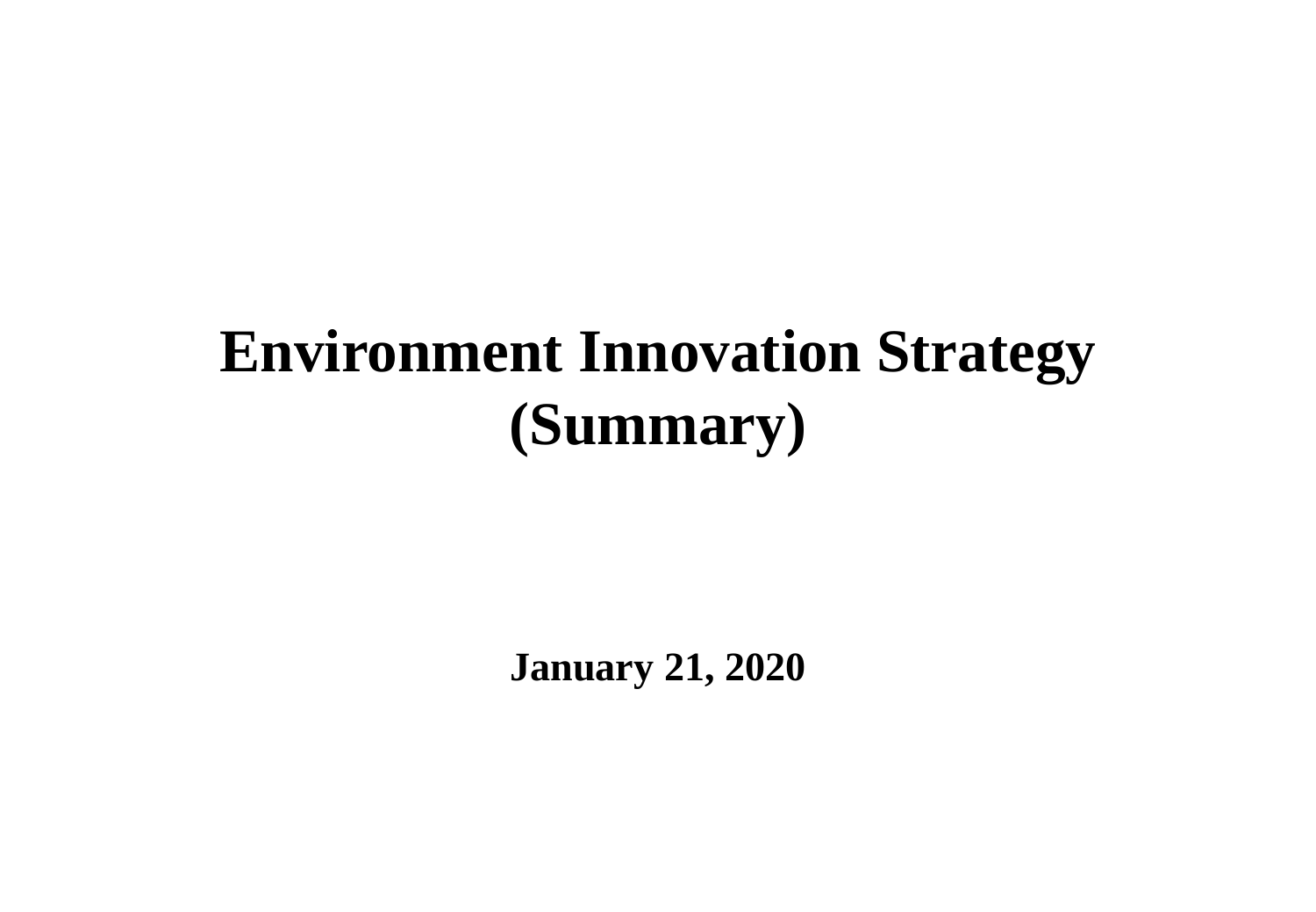## **What we aim for with this strategy**

In the "Long-Term Strategy under the Paris Agreement" (approved by the cabinet in June 2019, hereafter "Long-Term Strategy"), Japan's government set an ambitious target of a "decarbonized society" as a final goal that should be achieved as early as possible in the last half of the twenty-first century. The government stated the drastic actions required for realizing an 80% reduction of GHG by 2050. Moreover, the government clearly expressed Japan's contribution to the Paris Agreement including the 1.5-degree goal by sharing Japan's mind and actions in the world.

However, a large additional annual cost for reducing GHG emissions, roughly estimated as seven trillion USD, is expected for achieving the 2-degree goal written in the Paris Agreement and further additional cost is needed for the 1.5-degree goal. Therefore, disruptive innovation that enables the early introduction of the new technology with reasonably acceptable cost is absolutely necessary for reducing global GHG emissions. (Japan has contributed through innovation; e.g., one-two hundred fiftieth cost reduction in the photovoltaic cell. See next page.)

The Environment Innovation Strategy, hereby formulated, based on the Long-term Strategy, consists of:

1) the Innovation Action Plans, which describe 16 technological challenges with cost targets;

2) the Acceleration Plans, which show research frameworks and investment promotion policies;

3) the Zero-Emission Initiatives, which are on collaborative works and outreach activities with global leaders for implementation in the society.

This Environment Innovation Strategy aims to establish innovative technologies that enable global carbon neutrality and, further, reduction of the accumulated stock of CO2 in the earth's atmosphere ("Beyond Zero") by 2050.

※described as "Progressive Environment Innovation Strategy" in the Long-Term Strategy.



reduction by 70% by 2050, which corresponds to the 2-degree goal.

A further additional annual cost is needed for GHG reduction by 100% by 2050, which corresponds to the 1.5-degree goal.

1) A model-based simulation by RITE. The annual additional cost for GHG reduction by 100% is expected to be over ten trillion USD.

1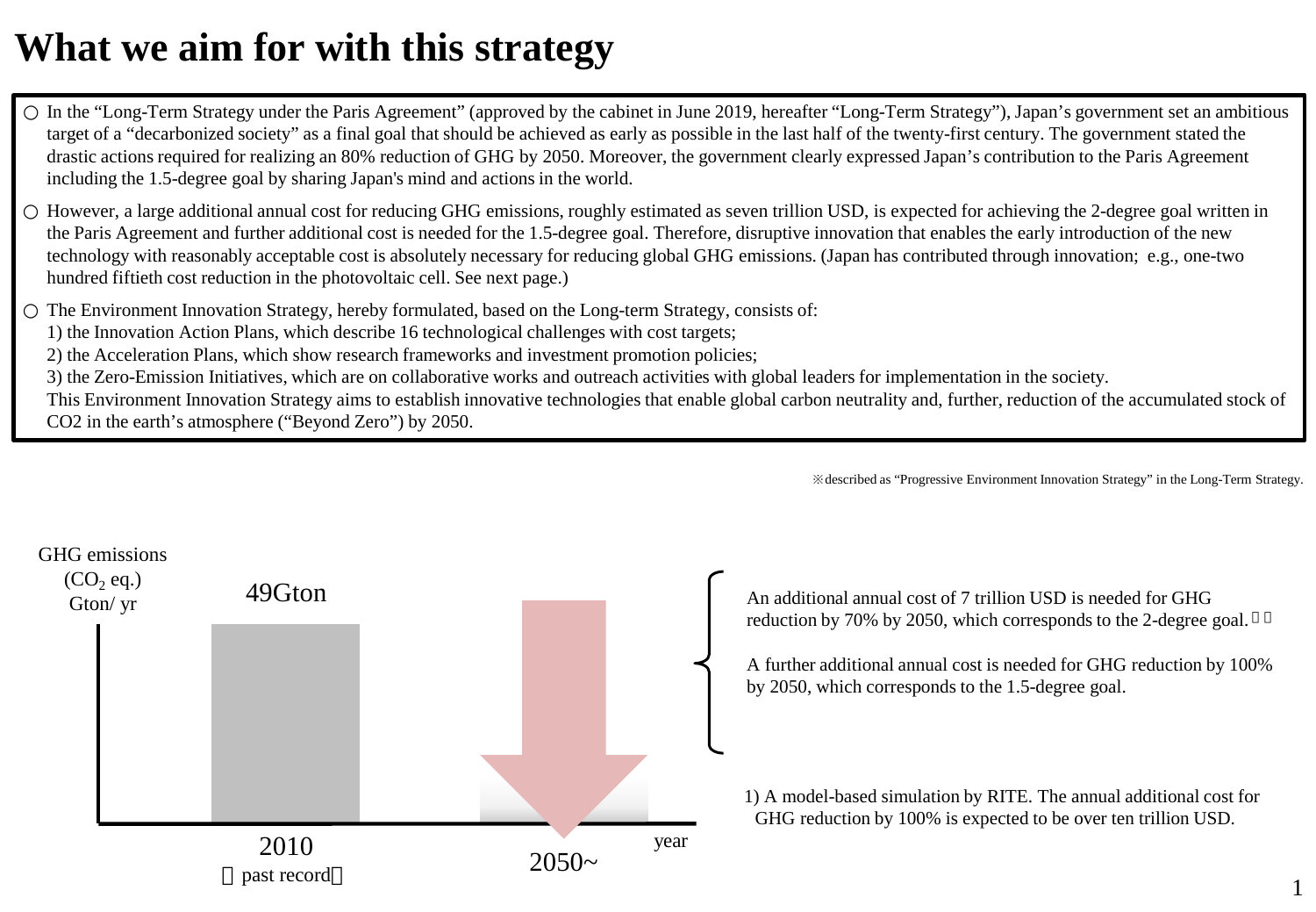### **(Reference) Progression in photovoltaic installations and price**

For more than 30 years, Japan has invested in the research and development (R&D) of photovoltaics, including in the Sunshine Project and the New Sunshine Project. As a result, the price of the photovoltaic cell has reduced dramatically by more than 1/250th, leading to the global trend of mass installation of photovoltaics. The estimated cost saved in the period from 1977 to 2015 is as large as 17 trillion USD.

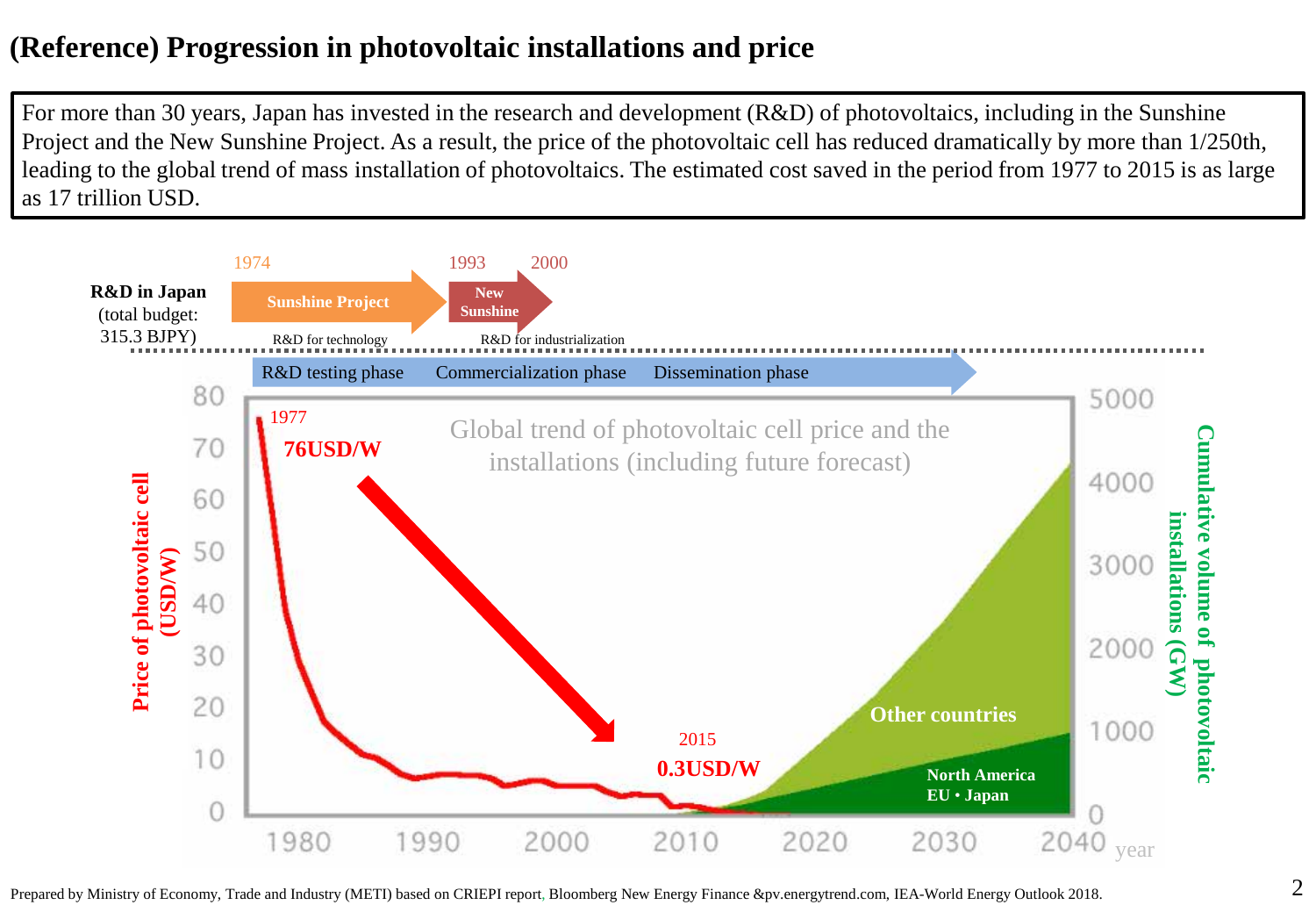## **Outline of Environment Innovation Strategy**

### **Innovation Action Plans**

#### **- Action plans for establishment of the innovative technologies by 2050 - (16 challenges in 5 fields)**

Describing: i) specific target cost and amount of reduction in global GHG emission; ii) specifics of technology development; iii) systems for development; and iv) the processes from basic research to demonstration.

#### Enhanced by:

**Acceleration Plans** - 3 approaches for accelerating the "Innovation Action Plans" -

**1) Systematic implementation with a chain of command**

**[Green Innovation Strategy Meeting]** Driving plans on an inter-agency and long-term basis from basic research to adoption. Thorough reviews on ongoing projects and revision of the Innovation Action Plans with the latest knowledge.

**2) Gathering the wisdom of the world**

**[Joint zero-emission research bases]** Establishment of the Global Zero Emission Research Center (GZR) to connect 120,000 researchers in G20 member countries, the Research Center for Basic Energy Sciences with industry-academia collaboration and the Carbon Recycling R&D and Demonstration Base. The launch of the Tokyo Bay Zero-emission Innovation Area to strengthen industry-academia-government collaboration.

**[Zero-Emission Creators 500]** Intensive support to young promising researchers.

**[Strengthening support to promising technologies]** Utilization of the Feasibility Study Program and the Moonshot Research and Development Program, and creation of the Circulating and Ecological Economy.

**3) Promotion of private investment**

**[Promoting green finance]** Promotion of disclosure of corporate climate-related information in line with the TCFD recommendations and dialogue between the industry and the financial community.

**[Zero-Emission Challenge]** Enhancing investors' access to corporate information with an award system and information disclosure of excellent projects **[Zero-Emission Startup Support]** Promotion of VC investment for R&D startups.

**Zero-Emission** Initiatives -messages at international conferences for global collaboration-

3

**Green Innovation Summit**, RD20, ICEF, TCFD Summit, Hydrogen Energy Ministerial Meeting, and International Conference on Carbon Recycling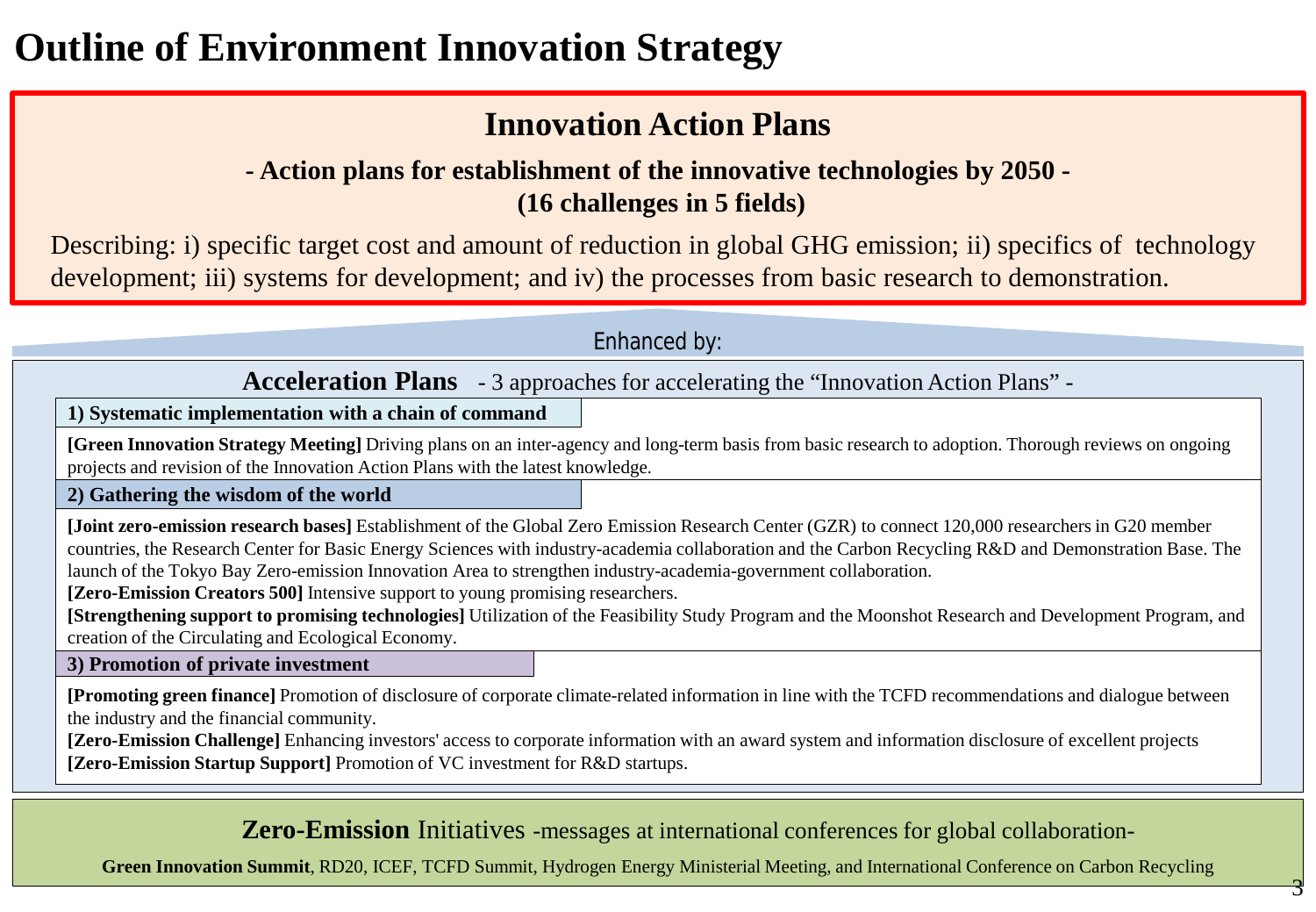## **Innovation Action Plans**

16 important and common technical challenges were extracted from 5 fields; (I) energy transformation, energy demands (II) transportation, (III) industry, (IV) business, household, cross-sectoral and (V) agriculture, forestry and fisheries / absorber. 39 themes having large amount of GHG reduction potential and significantly contributed by Japanese technology were set.

Aiming to establish innovative technologies by 2050, which will enable global carbon neutral, (1) concrete cost target of innovation, quantity of global GHG reduction to clarify the social impact, (2) R&D contents, (3) R&D formations, and (4) specific scenarios and actions from basic R&D to practical application and demonstration development are described in the strategy.

### **I. Energy transformation**

Renewable energy will be made a main power source by drastic improvement to the efficiency and cost reduction of photovoltaic (PV) systems with innovative materials and structures. At the same time, CCUS and carbon recycling technologies will be introduced to fossil fuel power generation. These measures will lead to decarbonized and affordable energy supply.

#### **1. Renewable energy as a main power source**

- 1) Flexible, lightweight, and highly efficient PV systems to reduce constraints on installation
- 2) Supercritical geothermal systems
- 3) Floating offshore wind turbines applicable to harsh environments

#### **2. Resilient electricity network using digital technologies**

- 4) Low-cost innovative battery to make renewable energy a main power source
- 5) Energy management system (EMS) with digital technology to reduce the grid cost
- 6) Highly-efficient and low-cost power electronics technology

#### **3. Low-cost hydrogen supply chain**

- 7) Production:  $CO<sub>2</sub>$ -free hydrogen production cost reduced to  $1/10$
- 8) Storage & transportation: compressed hydrogen, liquefied hydrogen, organic hydride, ammonia, and metal hydride

GHG reduction: more than 30 billion tons

9) Utilization: low-cost hydrogen station and low-NOx hydrogen power generation

#### **4. Next-generation atomic energy and nuclear fusion**

- 10) Atomic energy with excellent safety system
- 11) Nuclear fusion
- **5.** Low-cost CO<sub>2</sub> capture for CCUS and carbon recycling

12) Establishment of low-cost  $CO<sub>2</sub>$  capture technology for CCUS and carbon recycling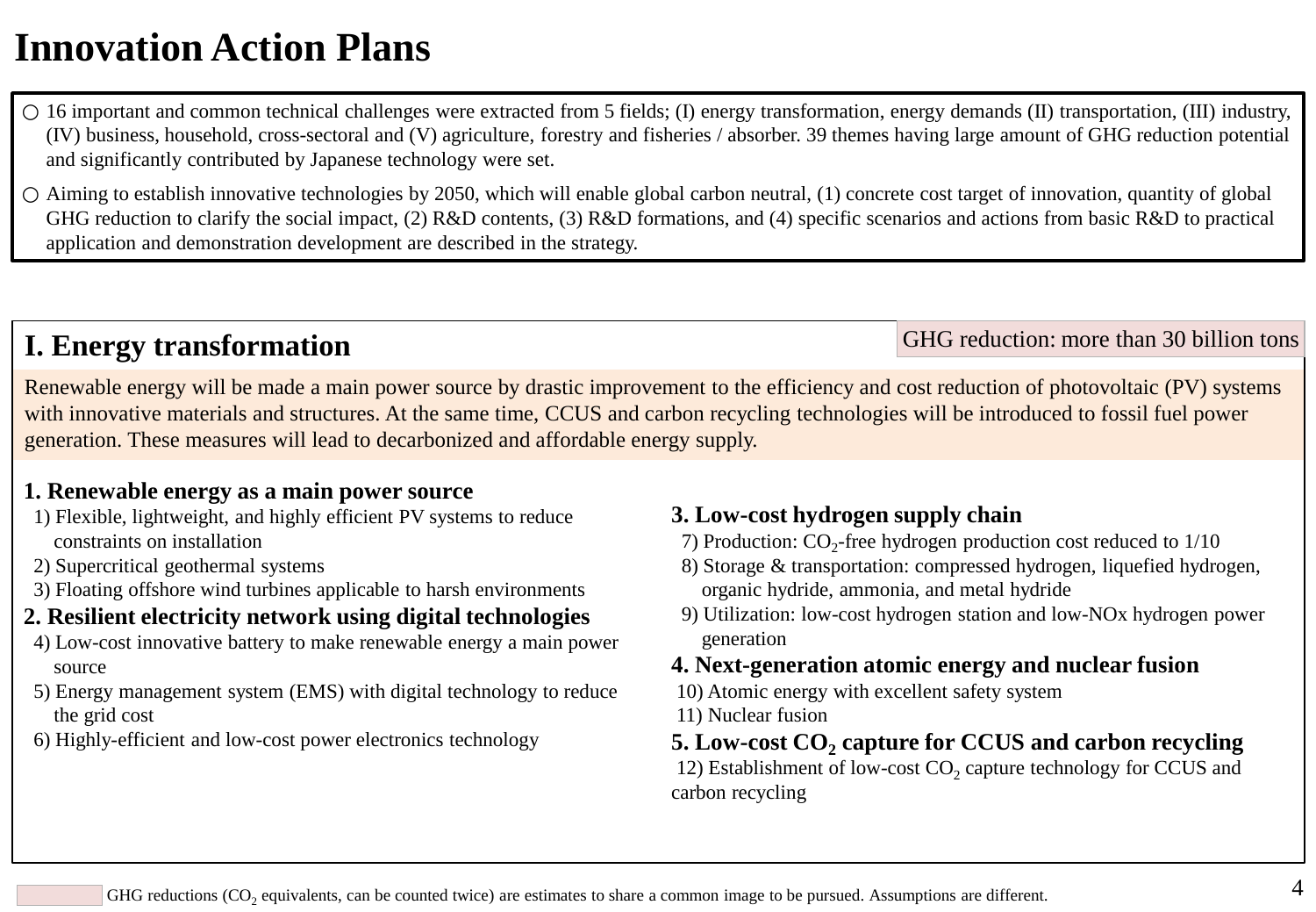### **II. Transportation**

GHG from vehicles, aviation, and shipping will be significantly reduced with various approaches such as electrification and decarbonization of fuels.

#### **6. Green mobility modalities**

- 13) Expansion of electrification of vehicles and aviation, including high-performance storage batteries, and significant improvement in environmental performance
- 14) Fuel cell electric vehicles (FCEV) system and establishment of hydrogen-mobility infrastructure including storage system

15) Technologies for producing biofuels and synthetic fuels with carbon recycling technologies at a cost comparable with the existing fuels and their utilization

### **III. Industry**

GHG reduction: more than 14 billion tons

GHG reduction: more than 11 billion tons

Independence from fossil fuel will be achieved with innovative technologies (e.g. zero-carbon steelmaking process with  $CO<sub>2</sub>$ -free hydrogen). Sophisticated carbon recycling technologies, such as transforming  $CO<sub>2</sub>$  into materials and fuels, will be used as much as possible.

#### **7. Independence from fossil fuels (electricity from renewable**  energy and CO<sub>2</sub>-free hydrogen)

- 16) "Zero-carbon steel" with innovative technologies such as hydrogen reduction
- 17) Higher efficiency of metal resource circulation
- 18) Advanced plastic resource circulation

#### **8. Carbon recycling technologies to transform CO2 to materials and fuels**

- 19) Producing plastics by artificial photosynthesis technology
- 20) Fine chemicals with innovative manufacturing process and Carbon Recycling
- 21) Low-cost methanation
- 22) Cement made from  $CO<sub>2</sub>$  and concrete absorbing  $CO<sub>2</sub>$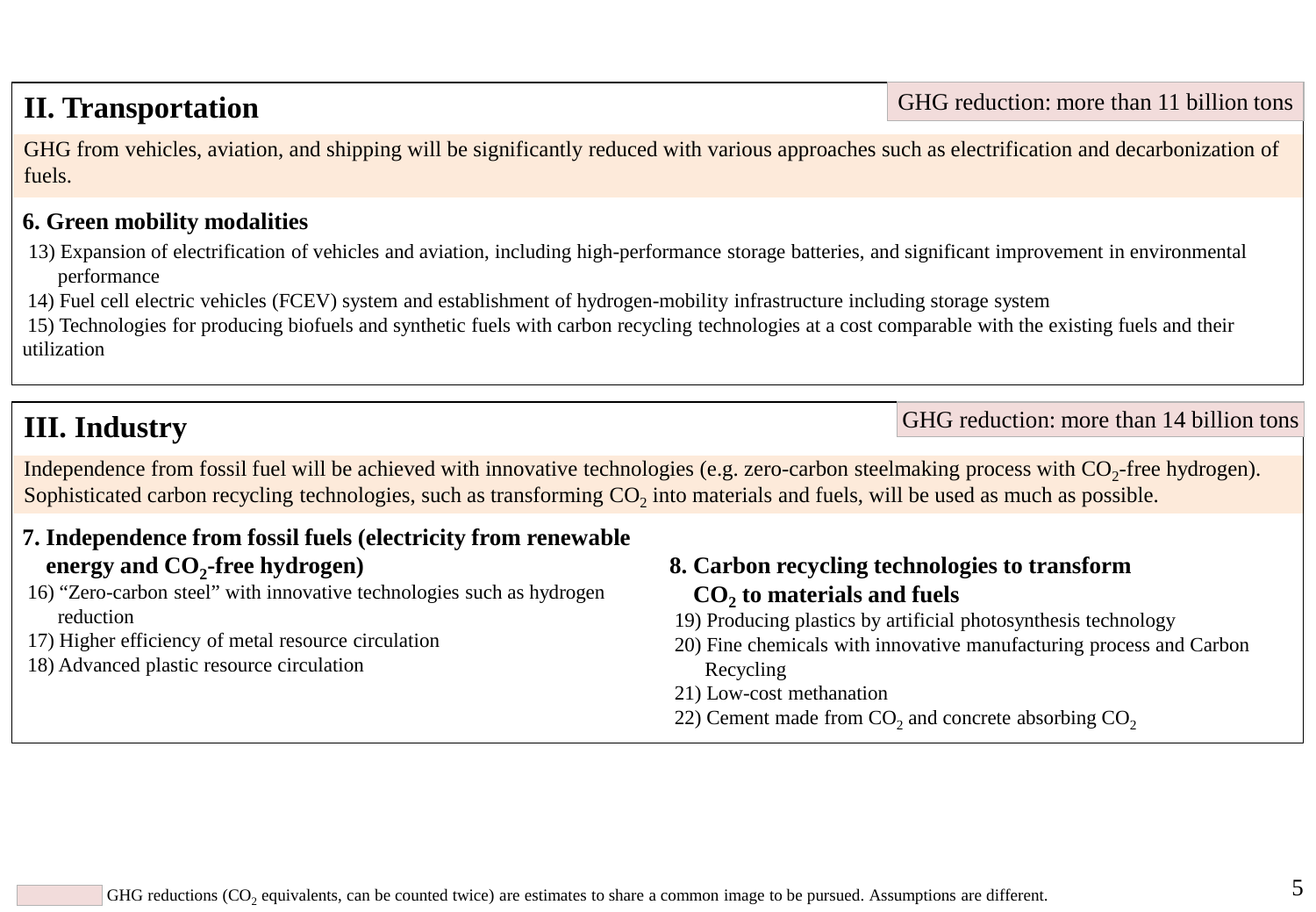#### GHG reductions (CO<sub>2</sub> equivalents, can be counted twice) are estimates to share a common image to be pursued. Assumptions are different.  $6$

### **IV. Business, household and other cross-sectoral fields**

Advanced technologies will be widely adopted in the business and household sectors, and the social system and lifestyle will change with advanced information and communication technologies.

#### **9. Implementation of advanced GHG reduction technologies**

- 23) Cross-sectoral energy efficiency
- 24) Low-cost stationary fuel cell systems
- 25) Increased use of unutilized and renewable thermal energy
- 26) Low global warming potential (GWP) and non-fluorocarbon refrigerants

#### **10. Transformative urban management using big data, AI, decentralized management technology (smart community)**

27) Accelerating the application of relevant technologies in the society

## **V. Agriculture, forestry, fisheries and carbon sinks**

Zero-emission in agriculture, forestry and fisheries will be achieved with smart ecosystem, and carbon sinks will be expanded by innovative technologies.

#### 13. CO<sub>2</sub> absorption and fixation in the ocean, farmland, forest **with advanced biotechnology**

- 30) Genome editing technology and other applied biotechnology
- 31) Raw material changes using biomass
- 32) Carbon sequestration in farmland using biochar
- 33) Wooden high-rise buildings and wood-based bioplastics
- 34) Smart forestry and fast-growing trees
- 35) Blue carbon (carbon sequestration in the marine ecosystems)

### 14. Reduction of methane and N<sub>2</sub>O from agriculture and **livestock industry**

36) Breeding and optimal management for farmland and livestock

#### (Smart City)

- **11. Energy saving by sharing economy and telework, work style reform and behavior change**
- 28) Promoting sharing economy, telework, work style reform and behavior change
- **12. Developing scientific knowledge for the verification of GHG reduction effects**
- 29) Elucidating and improving the forecast of the climate change mechanism, research including observation, reinforcement of information infrastructure

#### GHG reduction: more than 15 billion tons

## **15. Smart agriculture, forestry and fisheries**

37) Building the energy system based on local production for local consumption to suit rural areas

38) Reduction of fossil fuels and materials by electrifying agricultural and forestry machines and fishing boats, and by labor optimization

### 16. Capturing CO<sub>2</sub> in the air

39) Pursuit of DAC (Direct Air Capture) technology

#### GHG reduction: more than 15 billion tons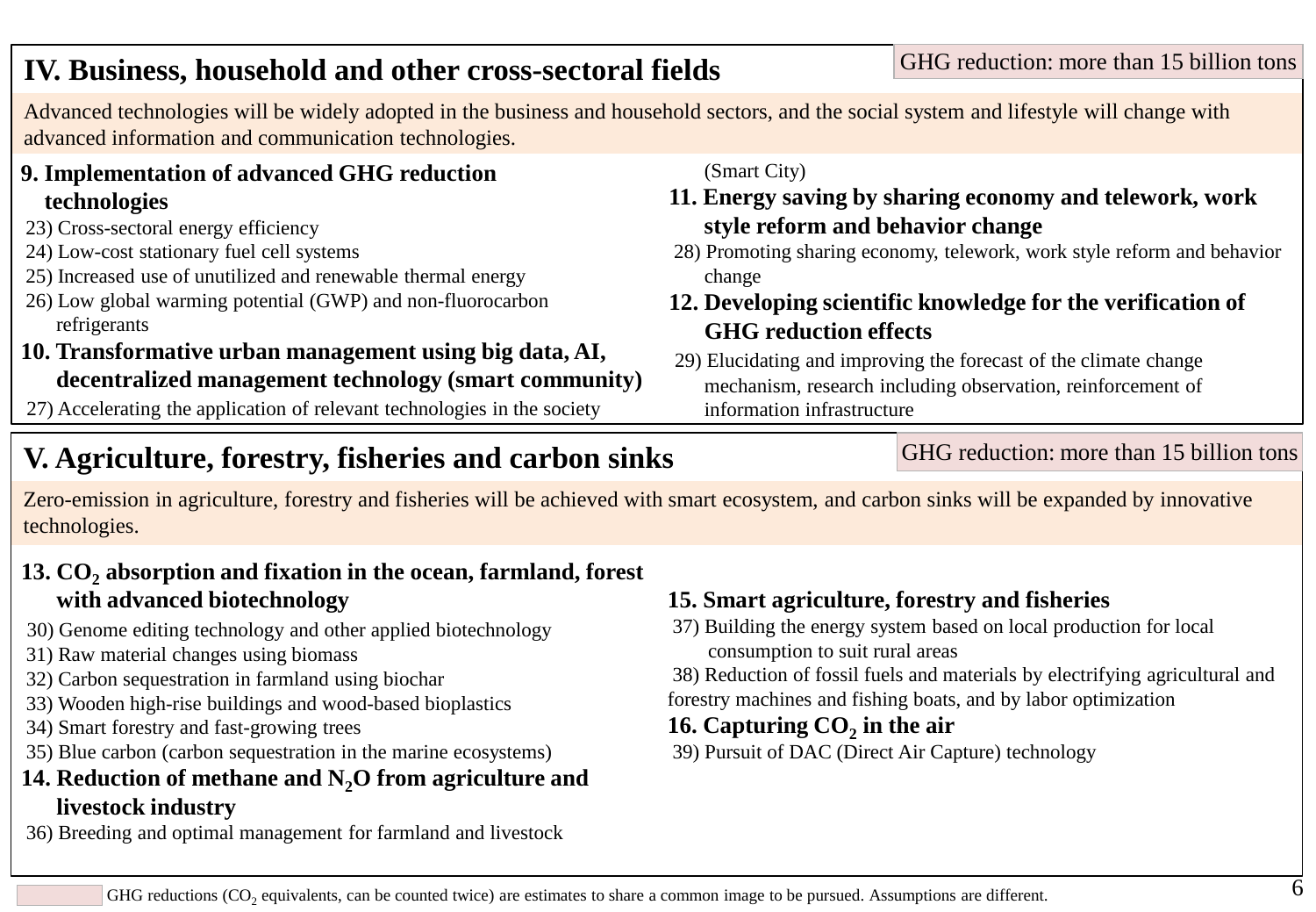## **Five prioritized technology sets in the Innovation Action Plans**

There are five key sets of technologies in the Innovation Action Plans: 1) non-fossil fuel energy that contributes to electricity supply and all the fields with hydrogen and carbon recycling; 2) energy network technologies including storage batteries, integral to a wide use of renewable energy; 3) hydrogen energy, which can be utilized in transport, industry, power generation sectors; 4) carbon recycling and CCUS, which contribute to a significant reduction of  $CO_2$ ; 5) Agriculture, forestry and fisheries, which account for a quarter of global GHG emissions.

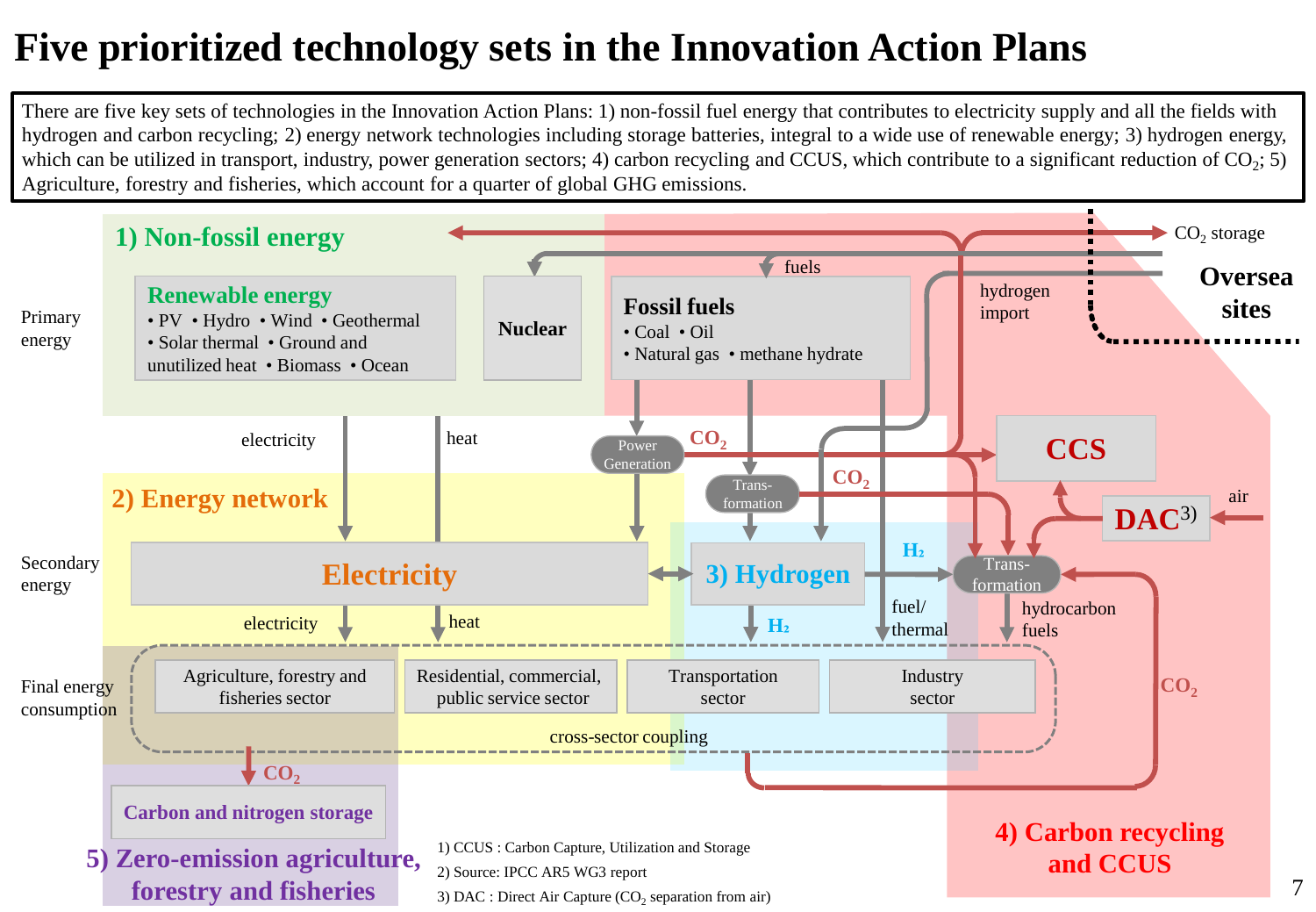### **Non-fossil**

#### **Photovoltaics installed anywhere** Efficiency more than twice as high as that of current solar cells R&D **I** Solar cells: Establishment of extremely lightweight, highly-efficient (more than 35%), and flexible module manufacturing technologies using new materials (e.g., perovskite) and new structures (e.g., tandem, quantum dot), which enables installation of the solar cells anywhere (e.g., facade of buildings). n Target cost: Equal to or less than conventional power sources **n** Potential of  $CO<sub>2</sub>$  reduction: 7 billion tons/year\*\* Measures **I** Strengthening international cooperation through Global Zero Emission Research Center (GZR) and RD20. **l** Organized enforcement from leading study to practical use. ↑Perovskite-type (lightweight flexible)  $\downarrow$  For cars

### **Energy network**

| <b>Digital electricity network</b><br>Cost equivalent to current electric rate, including energy<br>management cost                                                                                                                   | <b>n</b> Target cost: Equal to current power source<br><b>n</b> Inevitable for regulating the variable renewable<br>energy source*** |                                                                                                                 |                                                       |
|---------------------------------------------------------------------------------------------------------------------------------------------------------------------------------------------------------------------------------------|--------------------------------------------------------------------------------------------------------------------------------------|-----------------------------------------------------------------------------------------------------------------|-------------------------------------------------------|
| R&D<br>Technologies that enables renewable energy as main power source (e.g., VPP,<br>DR <sup>*</sup> , energy management system as next-generation regulating technology,<br>battery, high-efficiency power electronics technology). |                                                                                                                                      | <b>Measures</b><br>International cooperation through<br>international conferences such as<br>RD <sub>20</sub> . | $\Rightarrow$ $\frac{1}{2}$ mass $\Rightarrow$        |
| *VPP: Virtual Power Plant, DR: Demand Response                                                                                                                                                                                        |                                                                                                                                      | Collaboration between industry and<br>academia.                                                                 | Image for next-generation energy<br>management system |

\*\*Potential for reduction of global GHG emissions is estimated by NEDO.

\*\*\*Since the technology acts as a regulation of the renewable energy, individual GHG reduction potential is not calculated. 8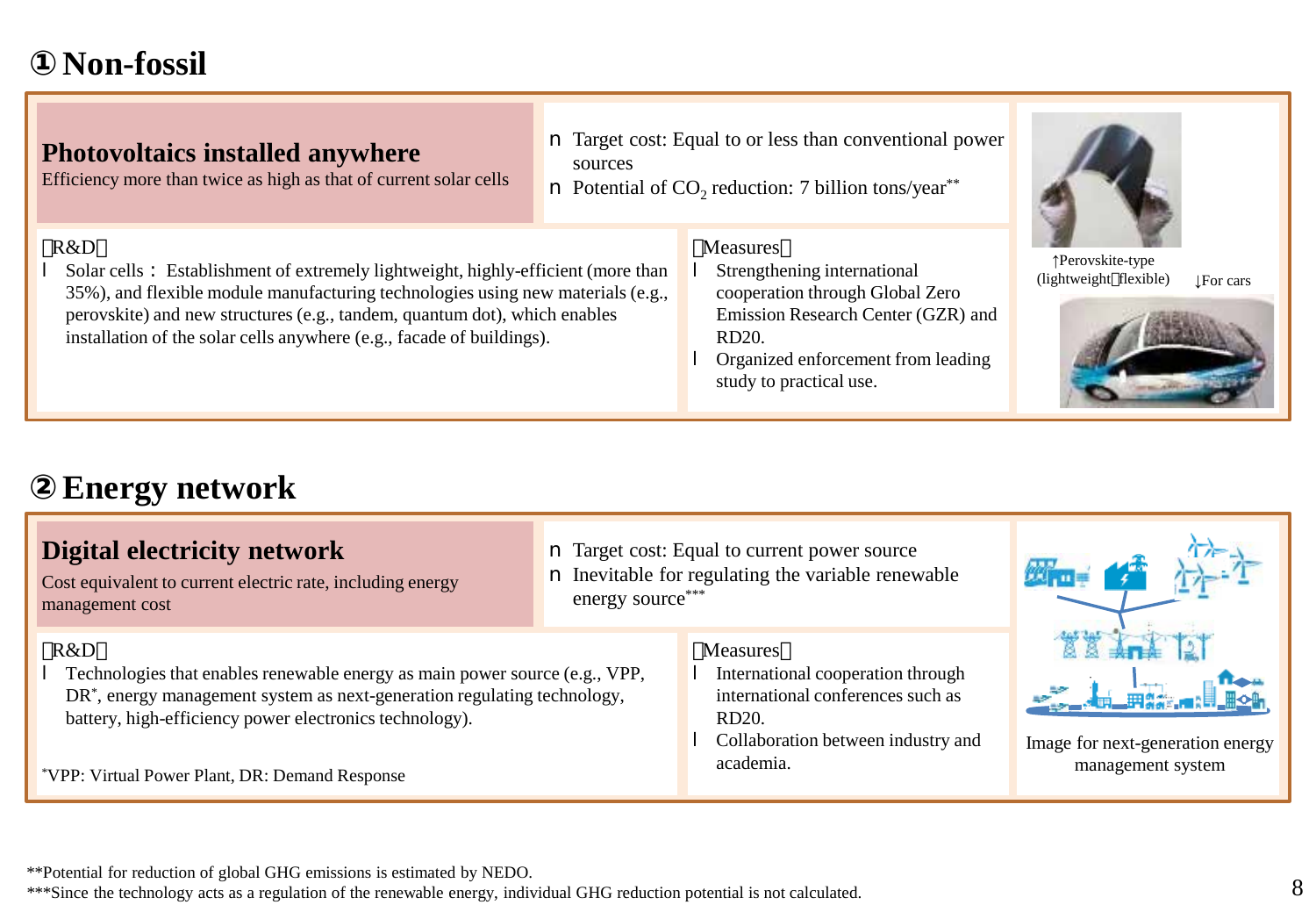## **Hydrogen**

| <b>Hydrogen society</b><br>Cost equivalent to that of existing energy                                                                                                                                                                                                                                                                                                                                     | $1/10$ or less than current production cost<br><b>n</b> Target cost:<br><b>n</b> Potential of $CO_2$ reduction: 6 billion tons/year*         |                                                                                                                                                                                             | Production<br>Transportation                                                      |
|-----------------------------------------------------------------------------------------------------------------------------------------------------------------------------------------------------------------------------------------------------------------------------------------------------------------------------------------------------------------------------------------------------------|----------------------------------------------------------------------------------------------------------------------------------------------|---------------------------------------------------------------------------------------------------------------------------------------------------------------------------------------------|-----------------------------------------------------------------------------------|
| R&D<br>Cost reduction to produce $CO_2$ -free hydrogen from renewable energy or fossil fuel<br>with CCUS.<br>Transportation and storage of hydrogen (compressed hydrogen, liquefied hydrogen,<br>organic hydride, metal hydride, etc.).<br>Establishment of the international supply chain.<br>High efficiency fuel cell. Low NOx hydrogen power generation. Utilization of<br>artificial photosynthesis. |                                                                                                                                              | <b>Measures</b><br>International cooperation through<br>International conferences.<br>Collaboration of industry, university, and<br>public institute activated by national R&D<br>projects. | Н,<br>Utilization<br>Household<br><b>FCEV</b><br>Power<br>fuel cell<br>generation |
| <b>Zero-carbon steelmaking process</b><br>Utilization of $CO_2$ -free hydrogen as the reducing agent instead of<br>carbon                                                                                                                                                                                                                                                                                 | <b>n</b> Target cost:                                                                                                                        | Equal to current steel<br><b>n</b> Potential of CO <sub>2</sub> reduction: 3.8 billion tons/year*                                                                                           | Iron ore<br>Fe <sub>2</sub> O<br>Oxygen<br>Hydrogen<br>$\cup$<br>H                |
| R&D<br>Breakthrough technologies for the reduction of iron ore by hydrogen.<br>CCUS technology such as $CO2$ capture by unused waste-heat.                                                                                                                                                                                                                                                                |                                                                                                                                              | <b>Measures</b><br>Start of feasibility study, and development<br>for practical use by industry.                                                                                            | The reduction of iron ore by<br>hydrogen                                          |
| <b>Carbon Recycling, CCUS</b>                                                                                                                                                                                                                                                                                                                                                                             |                                                                                                                                              |                                                                                                                                                                                             |                                                                                   |
| $CO2$ uptake using cement and concrete<br>Utilizing CO <sub>2</sub> emitted during production                                                                                                                                                                                                                                                                                                             | <b>n</b> Target cost:<br>Equal to or less than current products<br><b>n</b> Potential of $CO2$ reduction: 4.3 billion tons/year <sup>*</sup> |                                                                                                                                                                                             | Capture                                                                           |
| R&D<br>Capturing of $CO_2$ from cement burning process. Recycling of $CO_2$ as cement raw<br>materials and construction materials by uptaking $CO2$ into waste cement and<br>concrete.<br>$\Box$ CO <sub>2</sub> storage under infrastructure by concrete materials.                                                                                                                                      |                                                                                                                                              | Measures<br>Acceleration of development, including<br>scale-up test, by national R&D projects.                                                                                              | Recycling<br>Uptake into waste concrete<br>$CO2$ storage<br>concrete              |

\*Potential for reduction of global GHG emissions is estimated by NEDO, etc.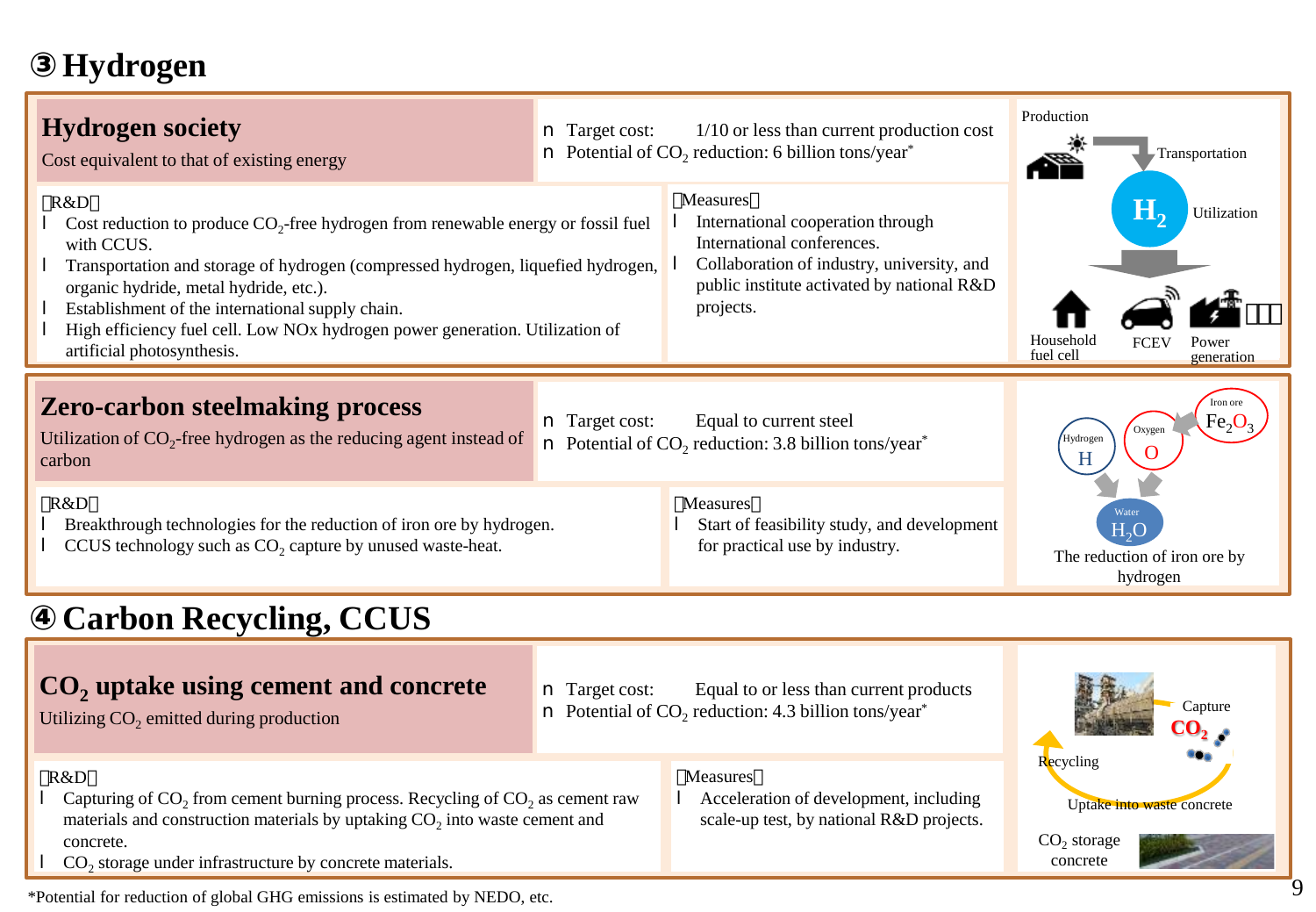

### **Zero-emission agriculture, forestry and fisheries**

### **CO2 absorption and fixation to the farmland, forest, and ocean**

Enlarging carbon sinks source by innovative technology

#### R&D

- l Blue carbon such as culture technology of marine algae.
- l Biochar application to agricultural soil. Fast-growing trees and the "elite trees". Wooden high-rise buildings. Low-cost mass production technology of biomass materials such as Glycol lignin.

#### Measures

n Target cost: Enabling to continue the business **n** Potential of CO<sub>2</sub> reduction: 11.9 billion tons/year<sup>\*</sup>

- l Advancement of underlying technology through biotechnology.
- **l** Organized enforcement from leading study to practical use.









\*Potential for reduction of global GHG emissions is estimated by NEDO, etc.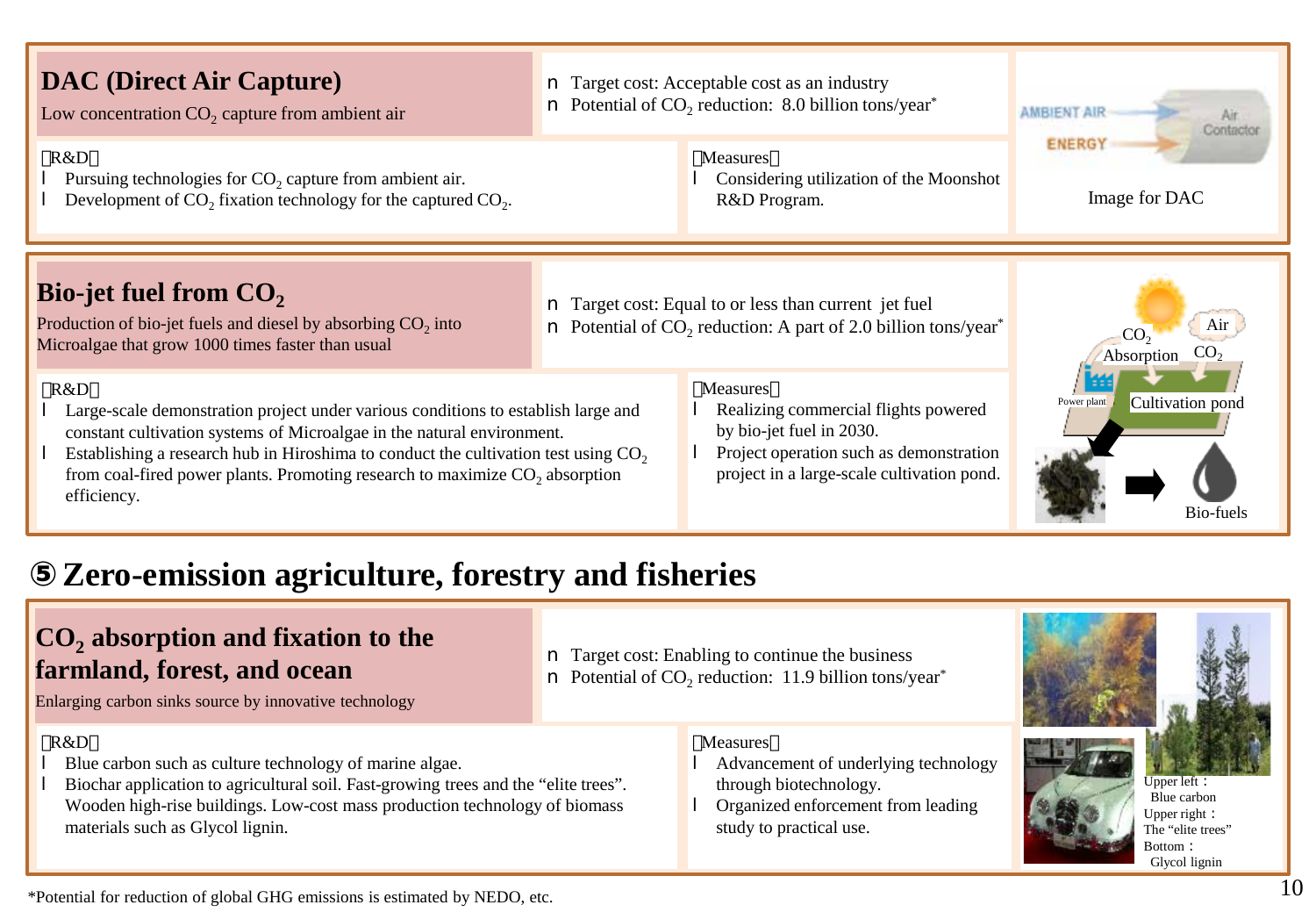## **Acceleration Plans**

In order to robustly enhance and apply the Innovation Action Plans, the Government will form and implement the Acceleration Plans, and: (1) systematically make efforts together with an inter-agency chain of command; (2) gather a wide range of wisdom not only in Japan but also of the world, and; (3) promote private investments in the light of the increase in ESG investments. The Acceleration Plans will be reviewed periodically, taking into account the progress in the Innovation Action Plans.

| <b>Basic Research</b>                                                                                                                                                                                                                                                                                                                                                                                     | Development for application                                                                                                                                           |  | Demonstration                                | <b>Adoption in the Society</b>                                                              |  |  |
|-----------------------------------------------------------------------------------------------------------------------------------------------------------------------------------------------------------------------------------------------------------------------------------------------------------------------------------------------------------------------------------------------------------|-----------------------------------------------------------------------------------------------------------------------------------------------------------------------|--|----------------------------------------------|---------------------------------------------------------------------------------------------|--|--|
| <b>Innovation Action Plans</b>                                                                                                                                                                                                                                                                                                                                                                            |                                                                                                                                                                       |  |                                              |                                                                                             |  |  |
|                                                                                                                                                                                                                                                                                                                                                                                                           |                                                                                                                                                                       |  |                                              |                                                                                             |  |  |
|                                                                                                                                                                                                                                                                                                                                                                                                           | <b>Acceleration Plans</b>                                                                                                                                             |  |                                              |                                                                                             |  |  |
|                                                                                                                                                                                                                                                                                                                                                                                                           | Green Innovation Strategy Meeting (appraising existing projects and considering efficient system of promoting R&D)                                                    |  |                                              |                                                                                             |  |  |
| <b>Feasibility Study Program</b>                                                                                                                                                                                                                                                                                                                                                                          | <b>Support for young promising researchers (Zero-Emission Creators 500)</b><br>(Identifying promising young researchers and supporting joint research with companies) |  |                                              |                                                                                             |  |  |
| $(JST1)$ , NEDO: identifying innovative technologies and fostering demonstration and implementation)                                                                                                                                                                                                                                                                                                      |                                                                                                                                                                       |  |                                              |                                                                                             |  |  |
| <b>Utilization of the Moonshot Research and Development Program</b><br>(Basic R&D for Innovative technologies for implementation)                                                                                                                                                                                                                                                                         |                                                                                                                                                                       |  | 1) Japan Science and Technology Agency (JST) |                                                                                             |  |  |
| <b>International collaboration at the Global Zero Emission Research Center (GZR)</b><br>(Also cooperating with academia-industry-government collaboration of RD20, ICEF, Hydrogen Energy Ministerial Meeting, International<br>Conference on Carbon Recycling, and playing a focal role in the collaboration between universities, public institutions and companies)<br><b>International application</b> |                                                                                                                                                                       |  |                                              |                                                                                             |  |  |
| collaboration through<br><b>Research Center for Basic Energy Sciences</b><br>the Zero-Emission Hub Forum                                                                                                                                                                                                                                                                                                  |                                                                                                                                                                       |  |                                              | (CEFIA, International standardization)                                                      |  |  |
|                                                                                                                                                                                                                                                                                                                                                                                                           | <b>Zero-Emission Startup Support</b><br>(JST, NEDO; Promotion of VC investment for R&D startups)                                                                      |  |                                              | <b>Circulating and Ecological Economy</b><br>(Social decarbonization, resource circulation) |  |  |
| The Tokyo Bay Zero-emission Innovation Area<br>(Demonstration site)<br><b>Carbon Recycling R&amp;D and Demonstration Base</b><br>(R&D for utilizing $CO2$ as resources)                                                                                                                                                                                                                                   |                                                                                                                                                                       |  |                                              |                                                                                             |  |  |
| Facilitating private investment to innovative technical development<br>(Promoting green finance through corporate information disclosure in line with the TCFD recommendations and "Zero-Emission Challenge" of promising projects)                                                                                                                                                                       |                                                                                                                                                                       |  |                                              |                                                                                             |  |  |

**Zero-Emission Initiatives (Strengthening international engagement)**